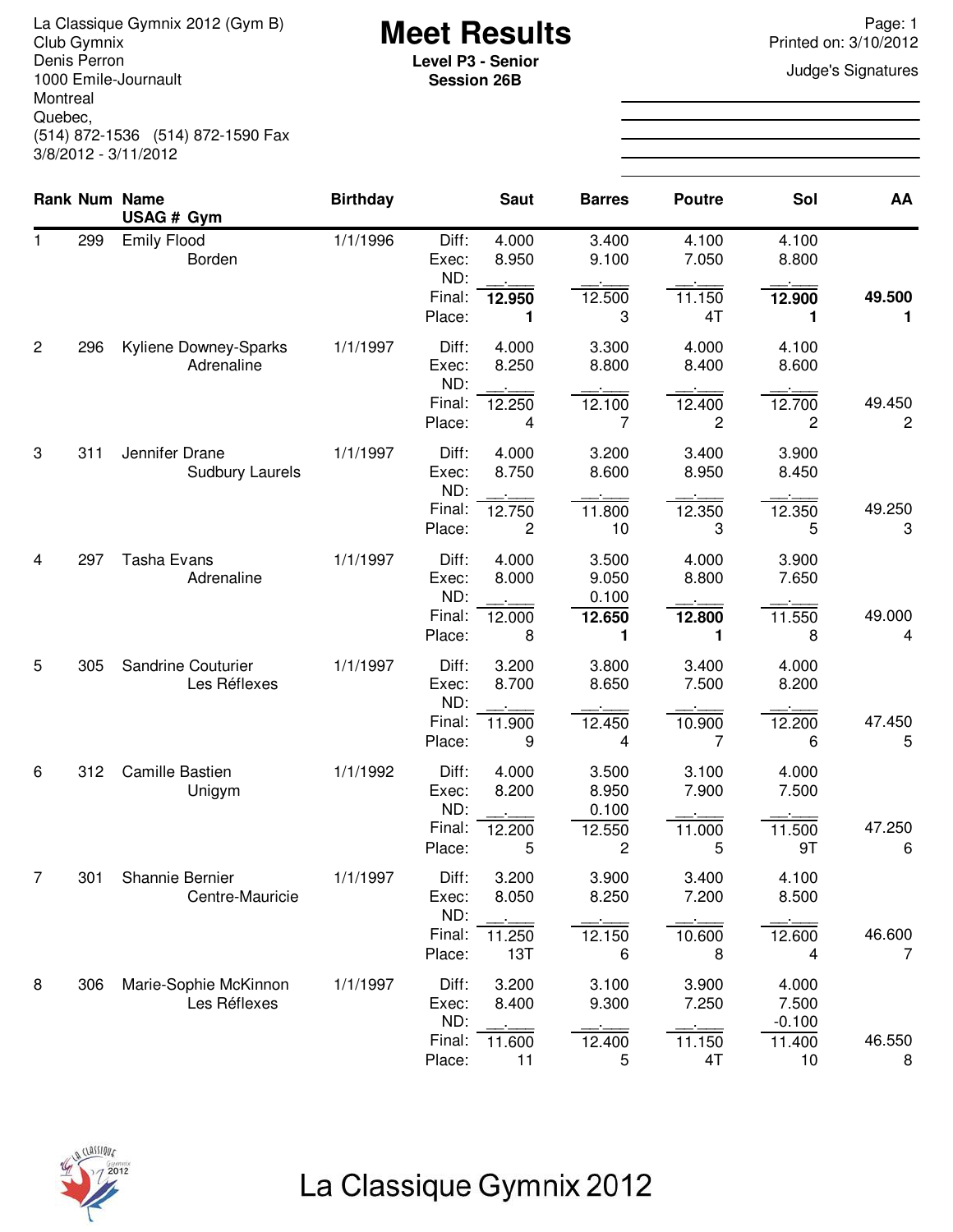**Meet Results** La Classique Gymnix 2012 (Gym B) Page: 2 Denis Perron 1000 Emile-Journault Montreal Quebec, (514) 872-1536 (514) 872-1590 Fax 3/8/2012 - 3/11/2012

**Level P3 - Senior Session 26B**

|       |     | Rank Num Name<br>USAG # Gym              | <b>Birthday</b> |                                           | <b>Saut</b>                     | <b>Barres</b>                  | <b>Poutre</b>                             | Sol                                        | AA             |
|-------|-----|------------------------------------------|-----------------|-------------------------------------------|---------------------------------|--------------------------------|-------------------------------------------|--------------------------------------------|----------------|
| 9     | 303 | Kristina Duford<br>Gym-Ibik              | 1/1/1994        | Diff:<br>Exec:<br>ND:<br>Final:<br>Place: | 4.000<br>8.150<br>12.150<br>6   | 3.300<br>7.950<br>11.250<br>11 | 3.100<br>6.850<br>9.950<br>9              | 4.100<br>8.550<br>12.650<br>3              | 46.000<br>9    |
| 10    | 309 | Lindsay Jones<br>North Bay Gymtrix       | 1/1/1993        | Diff:<br>Exec:<br>ND:<br>Final:<br>Place: | 4.000<br>8.650<br>12.650<br>3   | 3.300<br>8.700<br>12.000<br>8  | 3.200<br>5.300<br>$-0.100$<br>8.400<br>13 | 3.900<br>7.950<br>11.850<br>7              | 44.900<br>10   |
| 11    | 298 | Claudy Lebel<br><b>AST</b>               | 1/1/1997        | Diff:<br>Exec:<br>ND:<br>Final:<br>Place: | 4.000<br>7.800<br>11.800<br>10  | 3.200<br>8.750<br>11.950<br>9  | 2.600<br>6.650<br>9.250<br>12             | 4.000<br>7.600<br>$-0.100$<br>11.500<br>9T | 44.500<br>11   |
| 12    | 308 | Corrine Giorgetti<br>North Bay Gymtrix   | 1/1/1994        | Diff:<br>Exec:<br>ND:<br>Final:<br>Place: | 3.200<br>8.250<br>11.450<br>12  | 3.000<br>7.650<br>10.650<br>14 | 3.200<br>7.750<br>10.950<br>6             | 3.700<br>7.400<br>11.100<br>11             | 44.150<br>12   |
| 13    | 310 | <b>Kiley Willis</b><br>North Bay Gymtrix | 1/1/1995        | Diff:<br>Exec:<br>ND:<br>Final:<br>Place: | 3.200<br>8.850<br>12.050<br>7   | 2.900<br>8.050<br>10.950<br>13 | 2.100<br>7.500<br>$-0.300$<br>9.300<br>11 | 2.800<br>8.250<br>11.050<br>12             | 43.350<br>13   |
| 14    | 302 | Sabrina Morasse<br>Centre-Mauricie       | 1/1/1997        | Diff:<br>Exec:<br>ND:<br>Final:<br>Place: | 3.200<br>7.800<br>11.000<br>14  | 2.800<br>8.400<br>11.200<br>12 | 2.900<br>6.900<br>9.800<br>10             | 2.400<br>8.350<br>10.750<br>13             | 42.750<br>14   |
| 15    | 300 | Émilie Kelly<br>Borden                   | 1/1/1994        | Diff:<br>Exec:<br>ND:<br>Final:<br>Place: | 4.000<br>7.250<br>11.250<br>13T | $15*$                          | $14*$                                     | $14*$                                      | 11.250<br>15   |
| $16*$ | 313 | Stephanie Rea<br>Xperience               | 1/1/1997        | Diff:<br>Exec:<br>ND:<br>Final:<br>Place: | $15*$                           | $\overline{15^*}$              | $\overline{14*}$                          | $14*$                                      | 0.000<br>$16*$ |



# La Classique Gymnix 2012